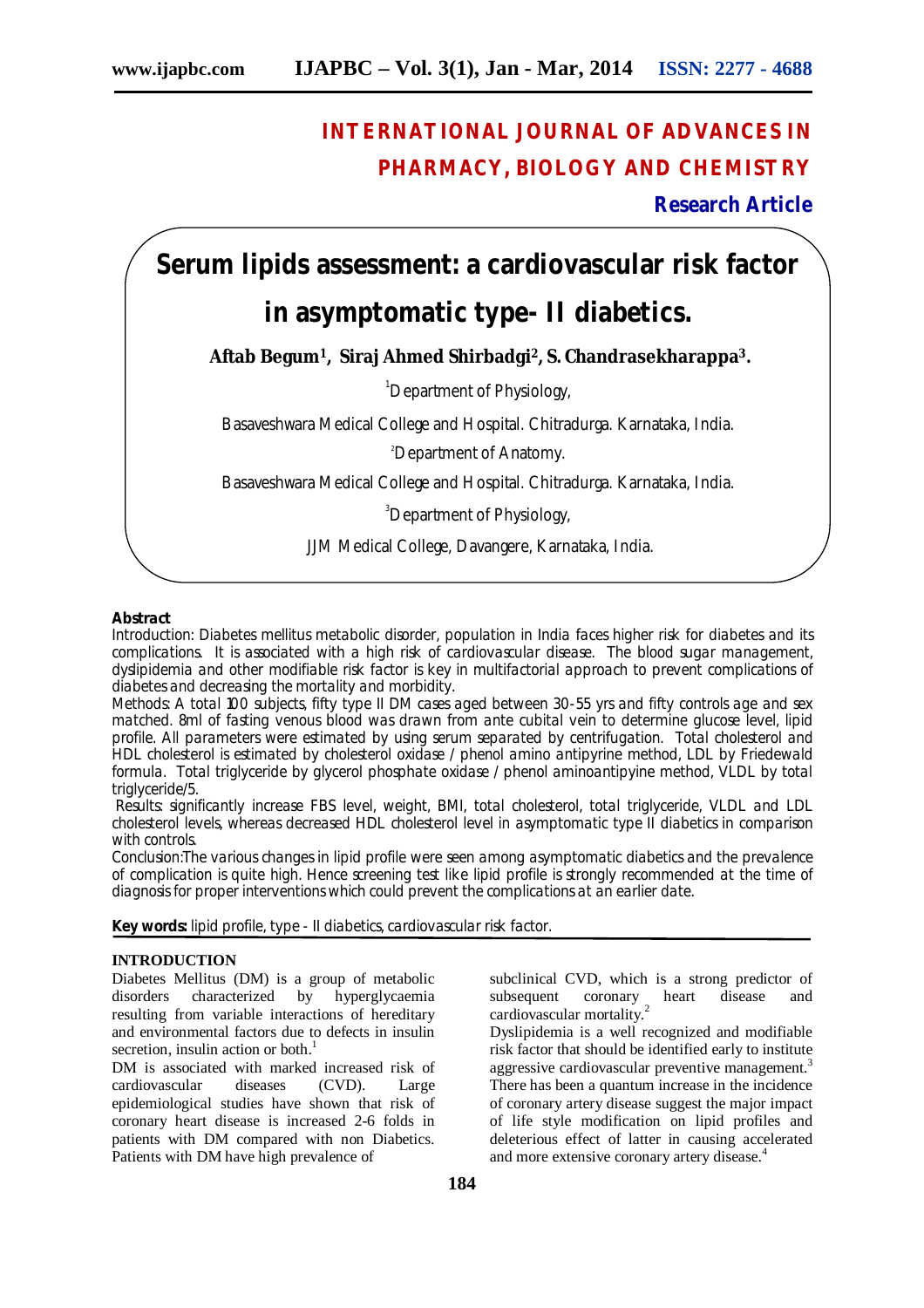Present study was to evaluate and compare the effect of serum lipids (Total Cholesterol, Triglyceride, LDL Cholesterol, HDL Cholesterol and VLDL Cholesterol) on cardiovascular system in type II diabetes mellitus cases and controls.

#### **METHODOLOGY**

This study was conducted in the Physiology department, J.J.M Medical College, Davangere in 2011-12. Asymptomatic fifty type II DM cases aged between 30-55 years and fifty controls (age and sex matched) were selected from the general population satisfying the inclusion criteria after obtaining written informed consent. Data acquisition was performed in the morning.

Inclusion criteria: asymptomatic; diagnosed type II diabetes mellitus cases of more than five years duration between 30-55 yrs of age with age and sex matched controls were selected.

Exclusion Criteria; Known diabetics of duration less than five years, Subjects with history of cardiac diseases, hypertension, smoking and alcoholism, Subjects on hypolipidemic drugs or contraceptive pills and Subjects below 30 yrs or above 55 yrs of age.

Estimation of Total Cholesterol and HDL – Cholesterol was done by Enzymatic cholesterol oxidase – Phenol amino antipyrine method.<sup>5</sup>

Estimation of Serum Triglycerides was done by Enzymatic glycerol phosphate oxidase – Phenol aminoantipyrine method.<sup>5</sup>

Estimation of Serum LDL and VLDL Cholesterol is done by using  $5$ 

Friedewald formula:

LDL cholesterol = total cholesterol – HDL cholesterol – Triglyceride **/** 5

VLDL cholesterol = Triglyceride **/** 5

Statistical analysis; Results were expressed as Mean  $\pm$  SD for continuous data and number and percentages for discrete data. Unpaired t test was used for statistical analysis. SPSS version 16 software was used for all the analysis.

## **RESULTS AND DISCUSSION**

India leads the world today with the largest number of diabetics in any given country. Hyperlipidemia as a metabolic abnormality is frequently associated with diabetes mellitus. In type II DM patients there is a global dysfunction of lipoprotein metabolism. The degree of dyslipidemia is more widespread, is not only due to over production but also due to poor peripheral clearance consequent to lesser expression of receptors on endothelial cell surface. This profile is likely to be the true reflection of the influence of nutritional status rather than a consequence of any specific biological alteration.<sup>6</sup> In our study cases showed statistically significant increase in total cholesterol, triglycerides, LDL,

VLDL cholesterol levels and decrease in HDL cholesterol levels when compared to their controls. In a case control study done by Bhatti JS et al it was found that there was significantly higher BMI in female diabetics when compared to controls. They also noticed that low levels of HDL cholesterol and high levels of TGs, VLDL cholesterol among type II diabetes mellitus cases. This indicates that adiposity is a strong risk factor for insulin resistance and subsequent metabolic complications.<sup>7</sup> A study done by Zargar AH et al showed statistically significant increase in serum total lipids, serum total cholesterol, triglycerides and LDL cholesterol levels in type II diabetics while serum HDL cholesterol level did not show any significant difference when compared to controls. These abnormalities in lipid profile was because of impaired activity of lipoprotein lipase activity.<sup>6</sup>

The increased weight and BMI in diabetics could be due to increase in adiposity associated with insulin resistance attributed to more of sedentary life style and less physical activity. Increase in body weight and BMI are important predictors of metabolic disturbances including dyslipidemia, hypertension and cardiovascular diseases.<sup>8</sup>

There was significant increase in blood sugar level in type II diabetics when compared to controls. This higher blood sugar values observed in diabetics were expected because, a person is said to be diabetic if fasting blood sugar is more. The increased FBS level in diabetics arises from the deficiency of insulin, the key hormone in the regulation of glucose metabolism.<sup>9</sup>

In a retrospective study on impact of diabetes management on lipid profile showed that total cholesterol, LDL cholesterol and triglyceride levels were significantly lower and HDL cholesterol was higher after one year follow up when compared to initial visit due to the effect of lipid directed medications in type II diabetes mellitus patients.<sup>10</sup>

HDL cholesterol was lower in diabetics when compared to controls, this can be explained as, it is due to inverse correlation of HDL cholesterol with adiposity and triglyceride levels.<sup>6</sup> In a study done by Nakhjavani M et  $al<sup>11</sup>$  they concluded that each of these dyslipidemic features were associated with increased risk of cardiovascular disease (CVD). Hyper triglyceridemia is a best predictor of CVD in diabetics independent of HDL cholesterol level and despite of glycemic control. Similar findings were also reported by Banerjee S et al,<sup>12</sup> Mohammadi H et al,<sup>13</sup> Ahmed N et al,<sup>14</sup> Onwuliri VA et al  $^{9}$  and Ovno AF et al.<sup>15</sup>

#### **CONCLUSION**

There was significant increase in weight, BMI and fasting blood sugar level in type II diabetics when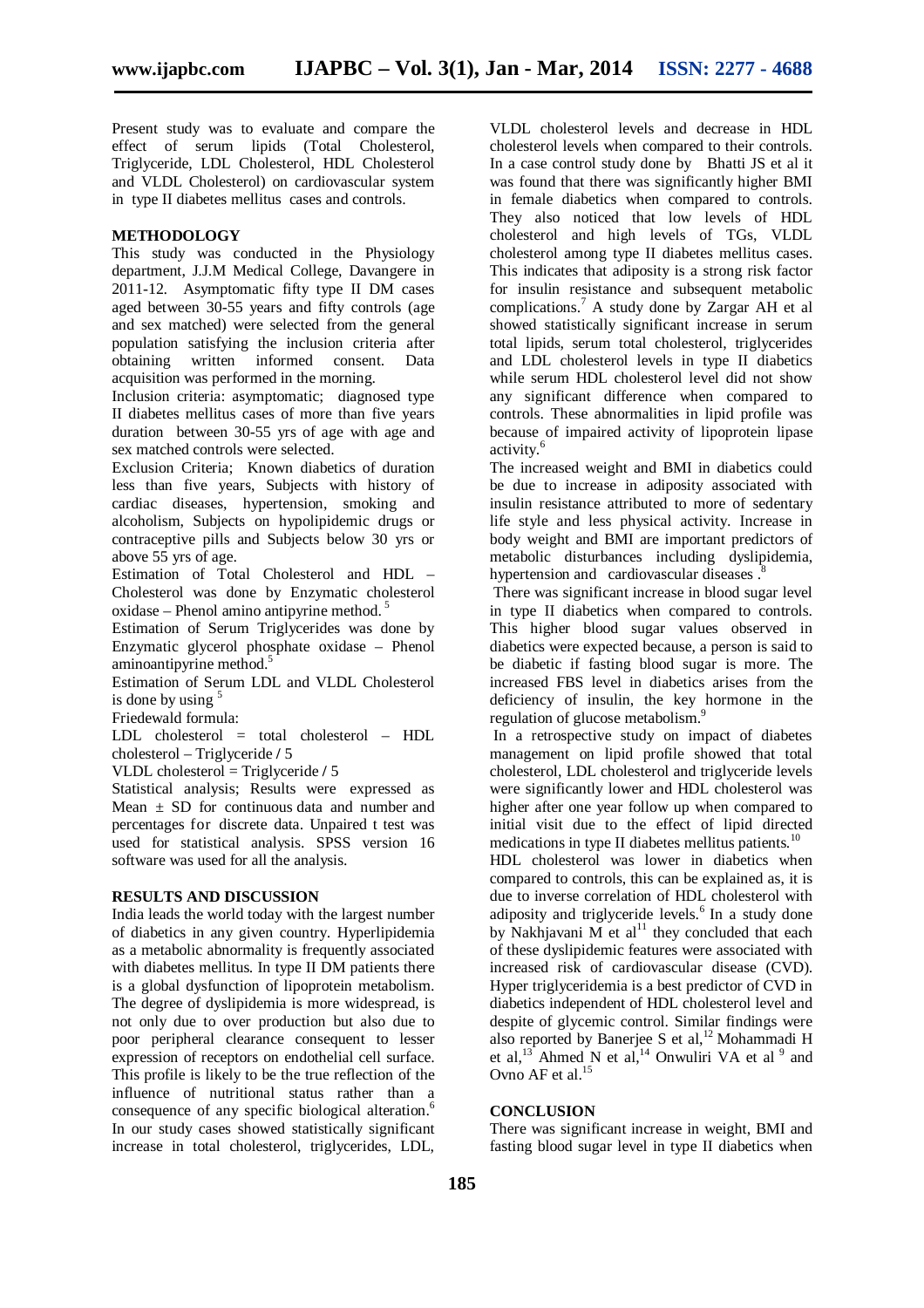compared to controls. There was a significant increase in serum total cholesterol, total triglyceride, LDL and VLDL cholesterol levels. Where as decreased HDL cholesterol level in type II diabetics when compared to controls.

The prevalence of complications is quite high even at the time of diagnosis, probably because of insidious onset of diabetes and long duration of asymptomatic disease before symptoms develop. Hence the conclusion of this study is that screening tests for complications are strongly recommended at the time of diagnosis not only for early detection but also to prevent the progression to end stage disease.

| <b>Variables</b> |                | DM-II        | <b>CONTROLS</b> |  |  |
|------------------|----------------|--------------|-----------------|--|--|
| <b>Subjects</b>  | N <sub>O</sub> | 50           | 50              |  |  |
|                  | Male           | 20           | 20              |  |  |
| Gender           | Female         | 30           | 30              |  |  |
|                  | Mean $+SD$     | $45.8 + 4.9$ | $45.9 + 5.0$    |  |  |
| Age (yrs)        | Range          | 35-54 Yrs    | 35-54 Yrs       |  |  |

|  | Table -1: Age and Sex Comparison of the Group's Studied |  |  |  |  |  |  |
|--|---------------------------------------------------------|--|--|--|--|--|--|
|--|---------------------------------------------------------|--|--|--|--|--|--|

| There $\mathbb{F}$ comparison of variables between Type II Dist cases and Controls |            |        |           |         |           |
|------------------------------------------------------------------------------------|------------|--------|-----------|---------|-----------|
|                                                                                    | Type II DM |        |           |         |           |
| Variable                                                                           | Group      | Mean   | <b>SD</b> | t value | p value   |
| HEIGHT(cms)                                                                        | DM II      | 161.58 | 8.34      |         | 0.68      |
|                                                                                    | Controls   | 160.98 | 6.02      | 0.41    |           |
| WEIGHT(kg)                                                                         | DM II      | 64.44  | 7.78      |         | $0.000**$ |
|                                                                                    | Controls   | 57.46  | 5.65      | 5.13    |           |
| BMI(kg/m <sup>2</sup> )                                                            | DM II      | 24.55  | 2.19      |         | $0.000**$ |
|                                                                                    | Controls   | 22.15  | 1.37      | 6.57    |           |
| PULSE(mmHg)                                                                        | DM II      | 75.18  | 1.11      |         | 0.47      |
|                                                                                    | Controls   | 76.21  | 10.2      | 0.70    |           |
| SBP(mmHg)                                                                          | DM II      | 123.5  | 1.11      |         | 0.08      |
|                                                                                    | Controls   | 120.42 | 12.4      | 1.74    |           |
| DBP(mmHg)                                                                          | DM II      | 79.44  | 3.23      | 0.47    | 0.64      |
|                                                                                    | Controls   | 79.16  | 2.65      |         |           |

#### **Table -2: Comparison of variables Between Type- II DM cases and Controls**

Unpaired t test,  $** p < 0.001$ ,  $HS p > 0.05$ : not Sig.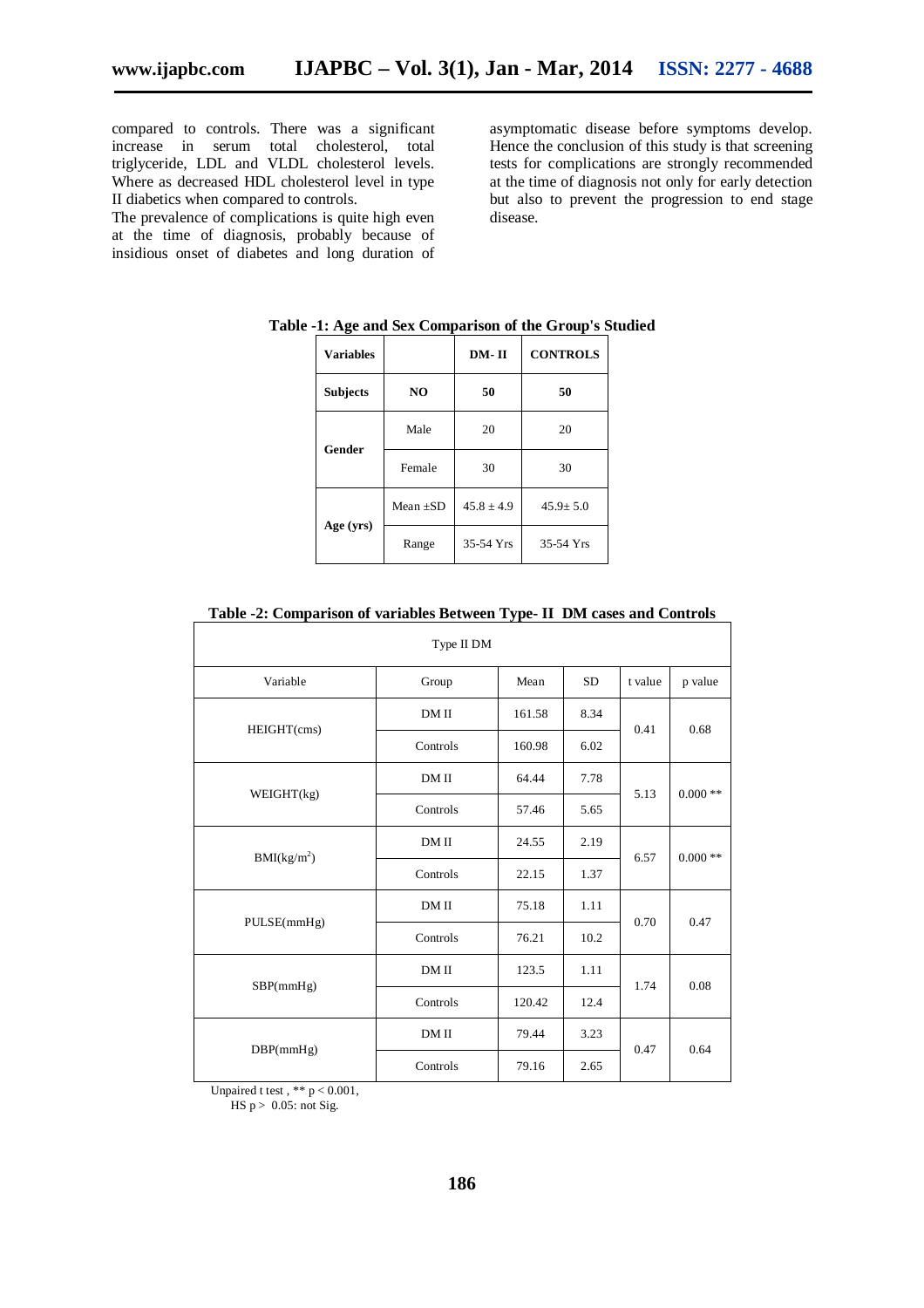

**Graph -1: Comparison of variables Between Type - II DM cases and Controls**

| Variable   | Group    | Mean   | <b>SD</b> | t value | p value   |  |
|------------|----------|--------|-----------|---------|-----------|--|
|            | DM II    | 162.32 | 57.09     |         | $0.000**$ |  |
| FBS(mg/dl) | Controls | 86.98  | 9.66      | 9.20    |           |  |
|            | DM II    | 279.64 | 75.18     | 10.89   | $0.000**$ |  |
| T.C(mg%)   | Controls | 157.28 | 25.71     |         |           |  |
|            | DM II    | 241.35 | 118.58    | 4.09    | $0.000**$ |  |
| TGs(mg%)   | Controls | 158.67 | 79.78     |         |           |  |
|            | DM II    | 37.75  | 12.29     | $-2.29$ | $0.024*$  |  |
| HDL(mg%)   | Controls | 43.57  | 13.12     |         |           |  |
|            | DM II    | 168.11 | 77.00     | 6.75    |           |  |
| LDL(mg%)   | Controls | 90.02  | 27.77     |         | $0.000**$ |  |
|            | DM II    | 83.67  | 18.25     |         |           |  |
| VLDL(mg%)  | Controls | 32.97  | 16.76     | 14.47   | $0.000**$ |  |

**Table - 3: Comparison of FBS, Electrolytes and Lipid Profile Parameters between Type II DM Cases and Controls**

Unpaired t test

\* p < 0.05, Significant

\*\*  $p < 0.001$ , HS

 $p > 0.05$ : not Sig.